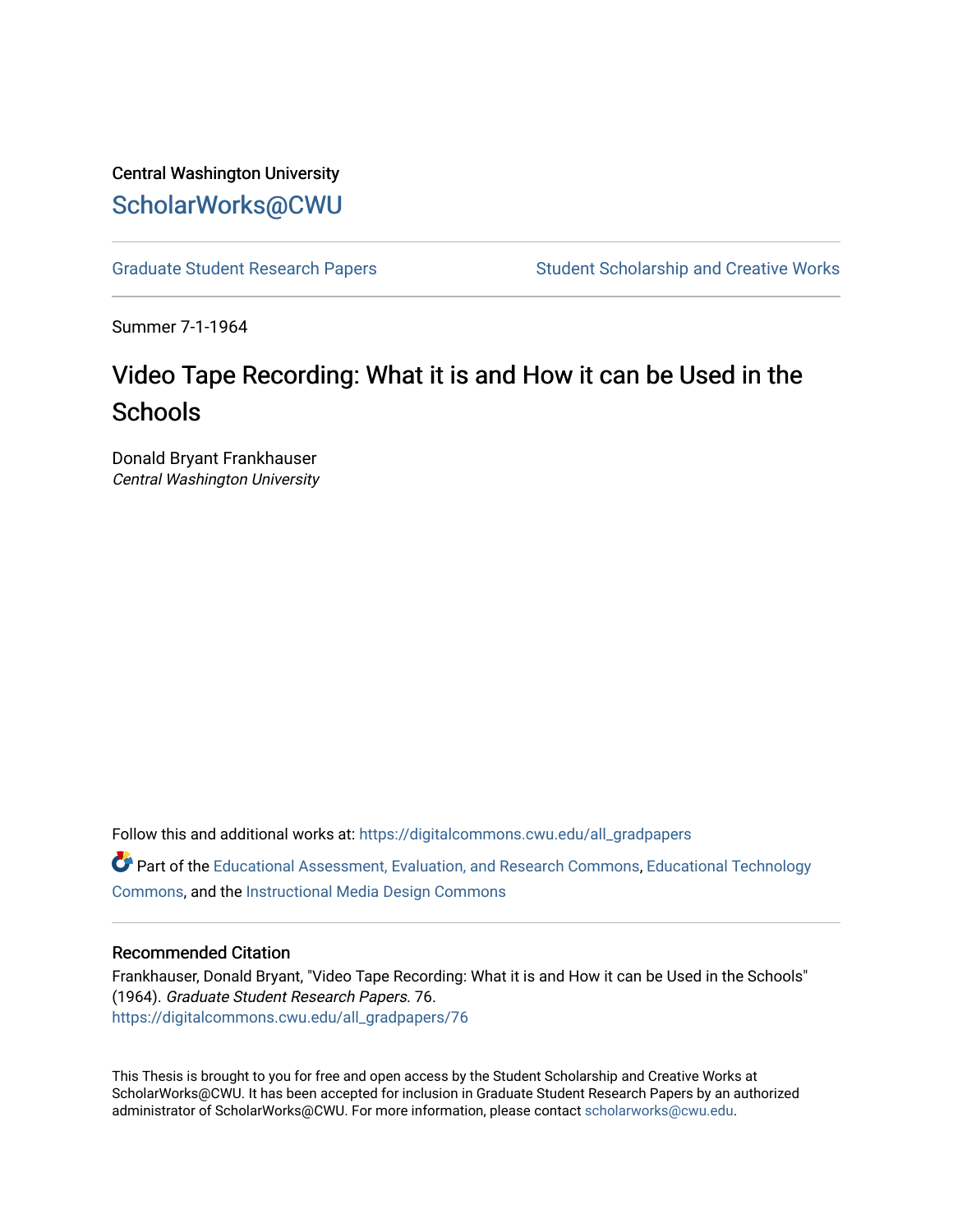### VIDEO TAPE RECORDING:

WHAT IT IS AND HOW IT CAN BE USED

IN THE SCHOOIS

A Research Paper Presented to the Graduate Faculty Central Washington State College

In Partial Fulfillment

of the Requirements for the Degree

by

Donald Bryant Fankhauser

July 1964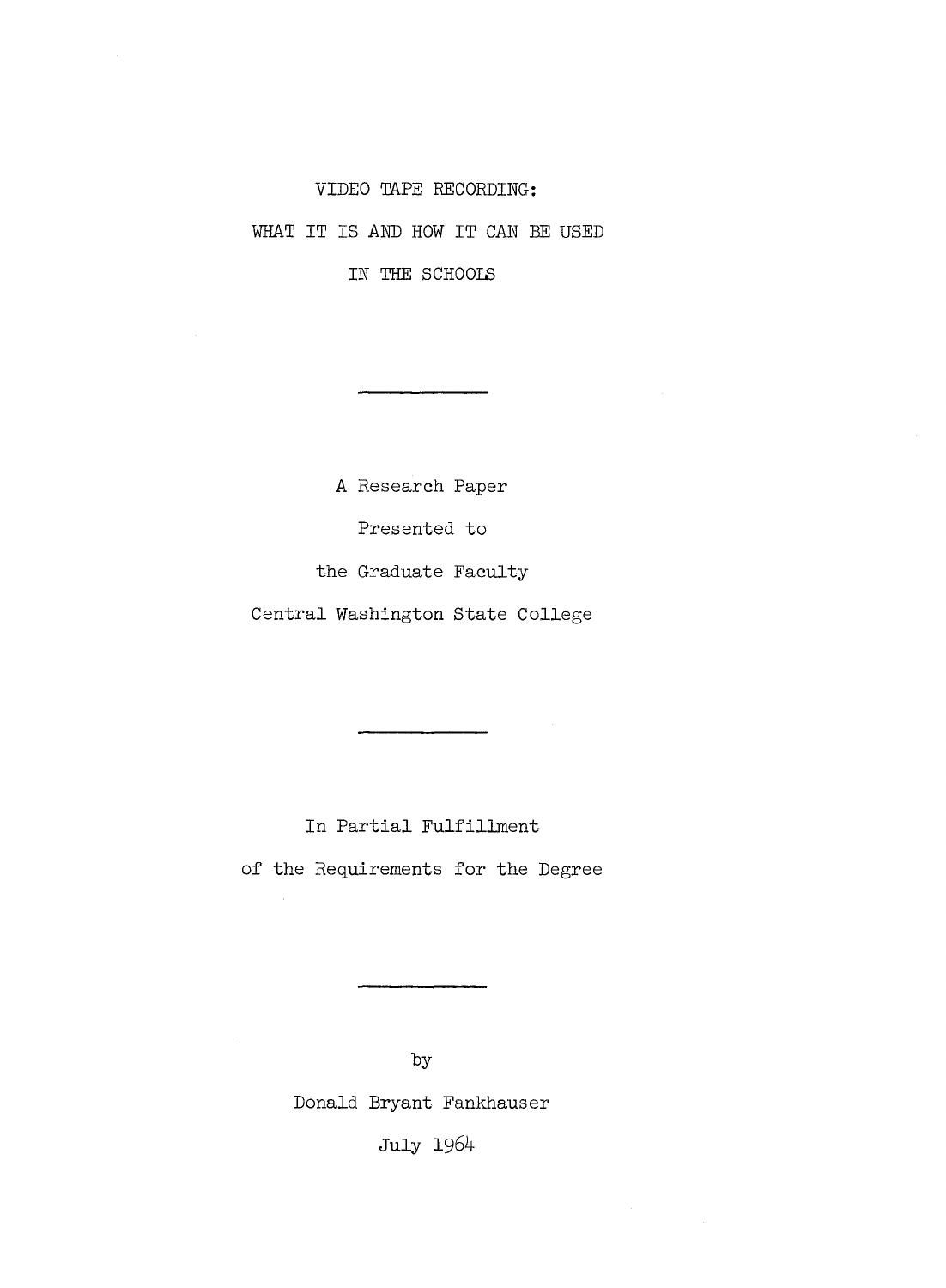**THIS RESEARCH PAPER APPROVED AS PLAN II PAPER AS PARTIAL REQUIREMENT FOR MASTER OF EDUCATION DEGREE.** 

\_\_\_\_\_\_\_\_\_\_\_\_\_\_\_\_\_\_\_\_\_\_\_\_\_\_\_\_\_\_\_\_\_\_\_\_\_\_\_\_\_\_\_\_

**JOHN GILES HOGLIN INSTRUCTOR**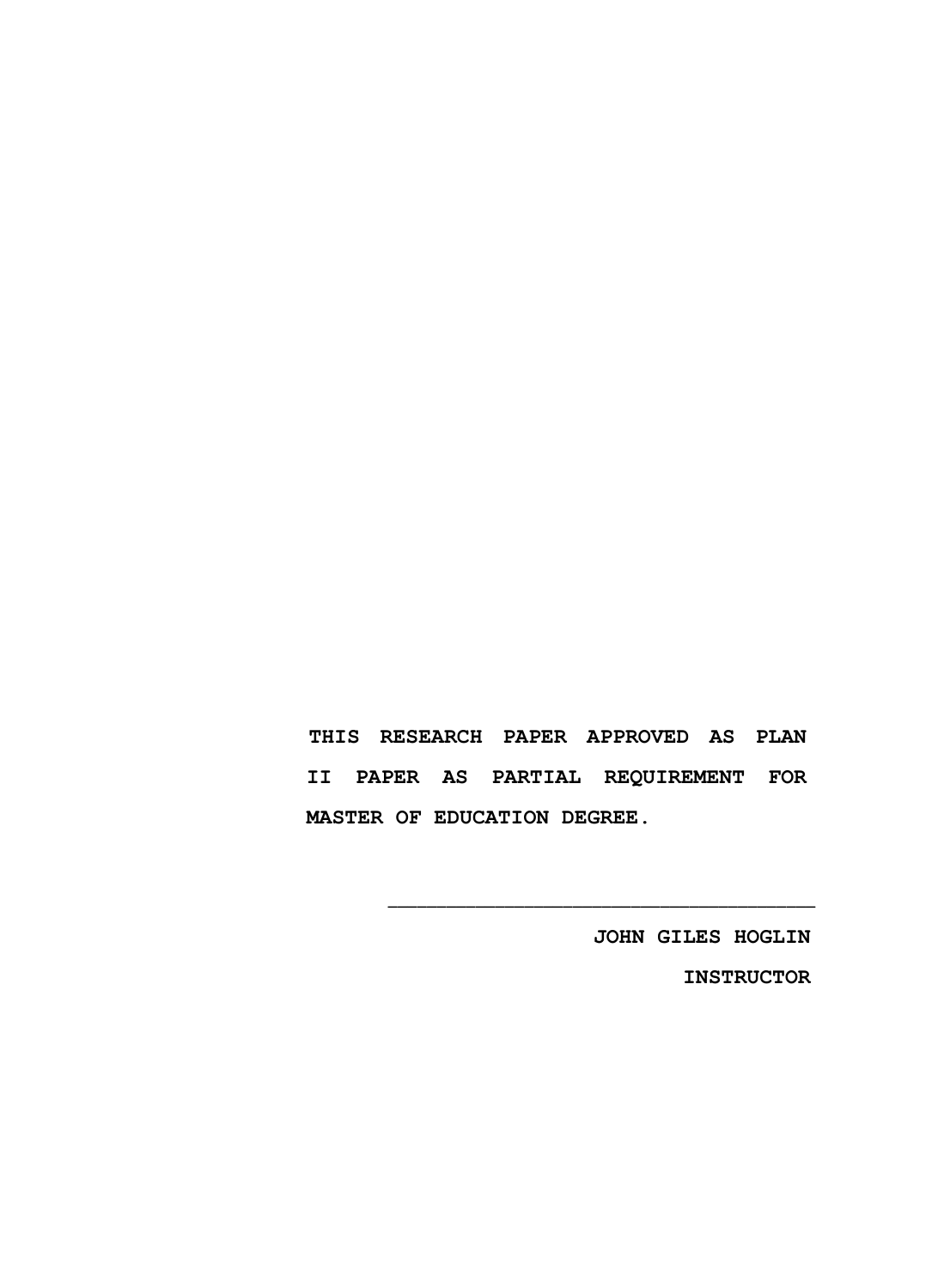#### VIDEO TAPE RECORDING: WHAT IT IS AND

### HOW IT CAN BE USED IN THE SCHOOLS

In our modern electronic age, we have been presented with a number of outstanding and extremely useful devices. One such device that has made an important effect on the television industry is the video tape recorder.

When television began to rise in popularity, it was found that there would be certain advantages in having the program taped in advance, the same as had been done for radio with audio tape. However, there was no such device available.

The Ampex Corporation set about making a tape recorder that would not only record the sound, but also the picture. Their engineers made quite a discovery when they found "that while a good sound tape recorder handles from fifteen to twenty thousand electrical impulses a second, a good picture tape recorder would have to handle four million. To fit this appalling number of impulses onto a conventional audio tape, it would mean using up a reel of tape as big as an automobile tire every ninety seconds." (19:19) They solved this problem by constructing a machine with four recording heads. These heads rotate across the tape at the rate of one hundred and six miles an hour. They record on separate channels of a tape that is two inches wide. An entire frame of a television picture is duplicated on a half-inch of this tape, and an hour-long television show can be recorded on a single reel with a twelve-and-a-half inch diameter.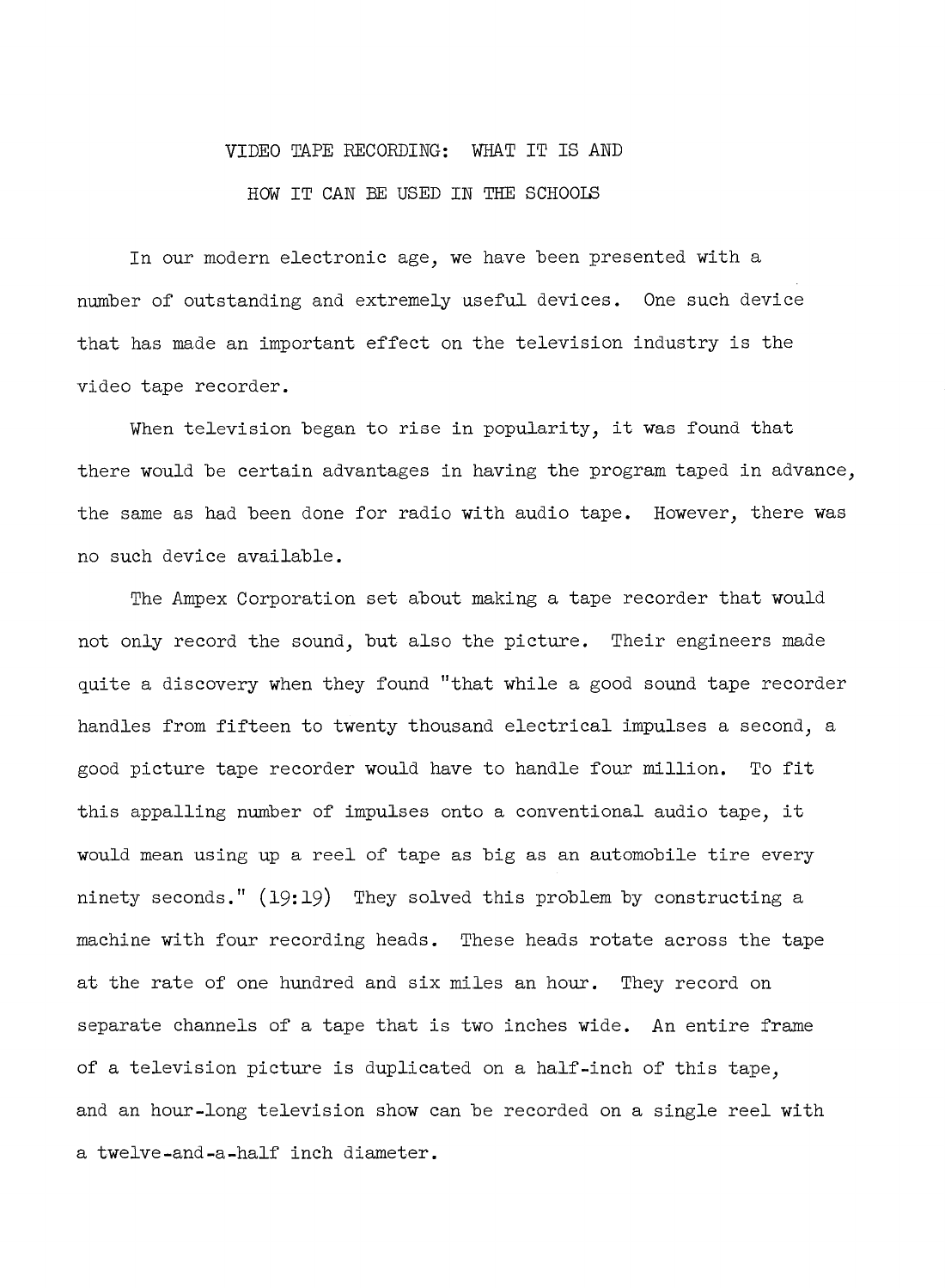In its simplest terms, the video tape recorder is a device which records on a strip of magnetic tape the electrical signals which emerge from a television camera system, very much as the familiar audio tape recorder records on a narrow strip of magnetic tape the electrical signal which emerges from a microphone system. All the things which audio tape recording did for sound, the video tape recorder is capable of doing for television; the machine will record both picture and sound, as it is being picked up in the studio, and immediately replay both picture and sound, without a trace of visible deterioration. (10:531)

The video tape recorder is a high fidelity recorder and reproducer of television sound and pictures. It could be accurately regarded as the television counterpart of the professional high-fidelity tape recorder.

One or more television cameras are placed for best picture pick-up. One or more microphones are then placed for picking up the best sound to accompany the picture. As the program is being taped, the cameras are being moved around so as to provide a variety of pictures and the microphones are moved in order to pick up the voices of the people and other sounds in the program accurately. While the program is being recorded, the program is being carefully monitored. If a particular portion does not go smoothly, then it is erased and the scene is shot over again.

One big advantage to using the video tape is that it is a time saver. " $(1)$  The show is edited while it is being shot, not afterwards; and (2) processing is eliminated--you can see the results minutes after the cameras halt." (5:238)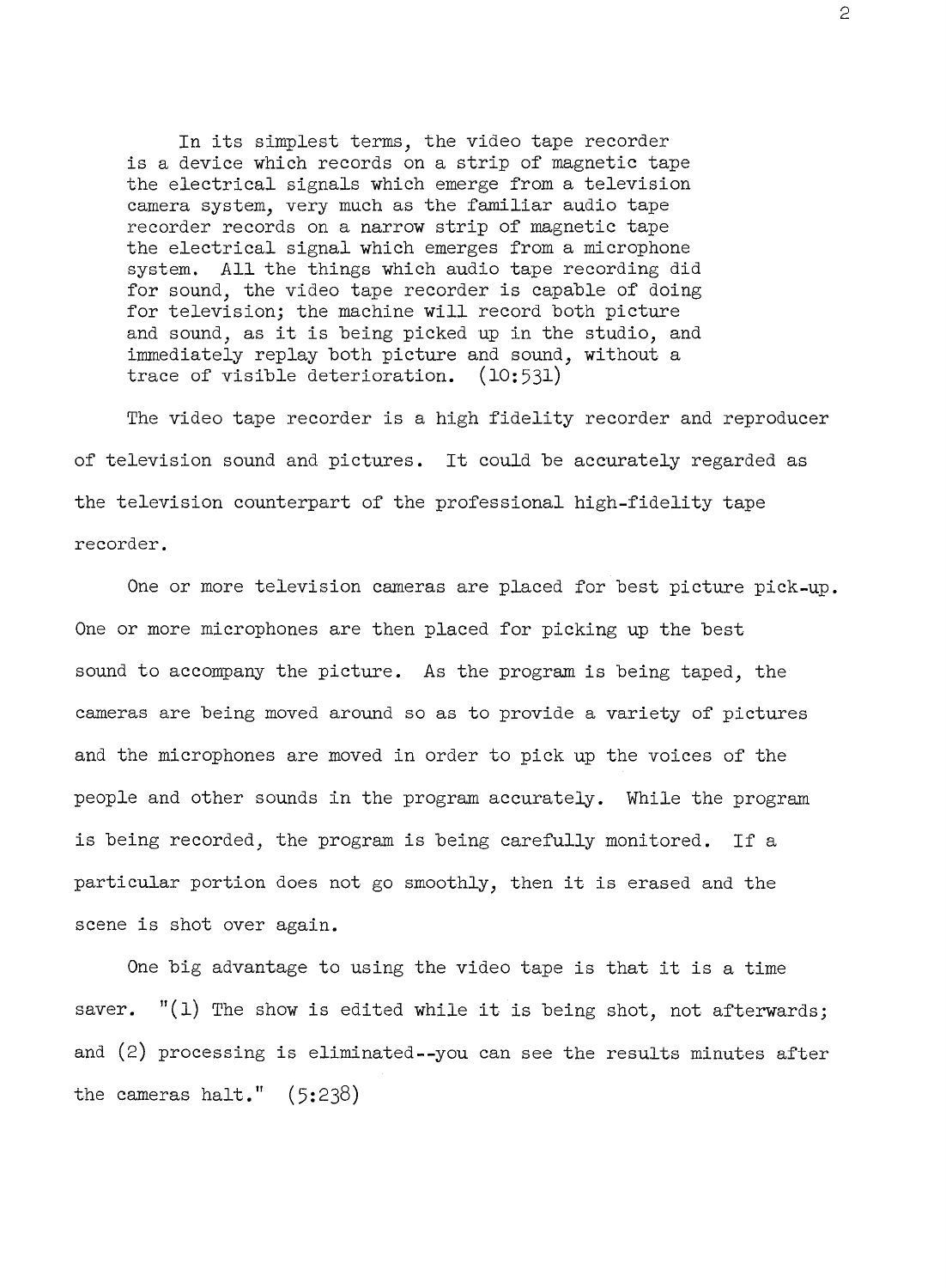The physical equipment that is necessary to produce a good television broadcast is the same as that used for making a television tape, the difference being that the electrical signal which contains the picture information is fed through cables to the video tape recorder instead of to a television transmitter. (10:531)

Wesley S. Griswold and Martin Mann in their article in Popular Science for February, 1960, give the following description of how the video tape recorder works:

There must be an enormous amount of electronic information crowded into a small space whenever TV programs are stored on magnetic tape. There might not be any more than 30,000 audio signals per second to record, but there are likely to be more than 3,000,000 video signals per second.

In order to get all this vast number of electrical impulses on tape, the tape has to move very fast. It travels at the rate of about fifteen inches per second. This is not fast enough. So the video recording heads move, too. The combined effect of the tape and recording head movement and tape travel is equal to a tape speed of about fifteen hundred inches per second.

There are four video heads mounted ninety degrees apart on a small wheel that spins at  $14,400$  revolutions per minute. The heads, only ten mils wide, protrude from the wheel edge like circular-saw teeth. They record in sequence, each taking its turn when it is adjacent to the tape. This leaves video tracks across the tape ten mils wide, with a five-mil space between each track.

The audio signals, not nearly so numerous, are recorded along the length of the tape, as on a home tape recorder, but in a one-eighth-inch band at the top. A tiny extra sound track--the cue track--along the bottom edge of the tape records timing signals, instructions to the operator, and pulses to guide an editor in splicing the tape.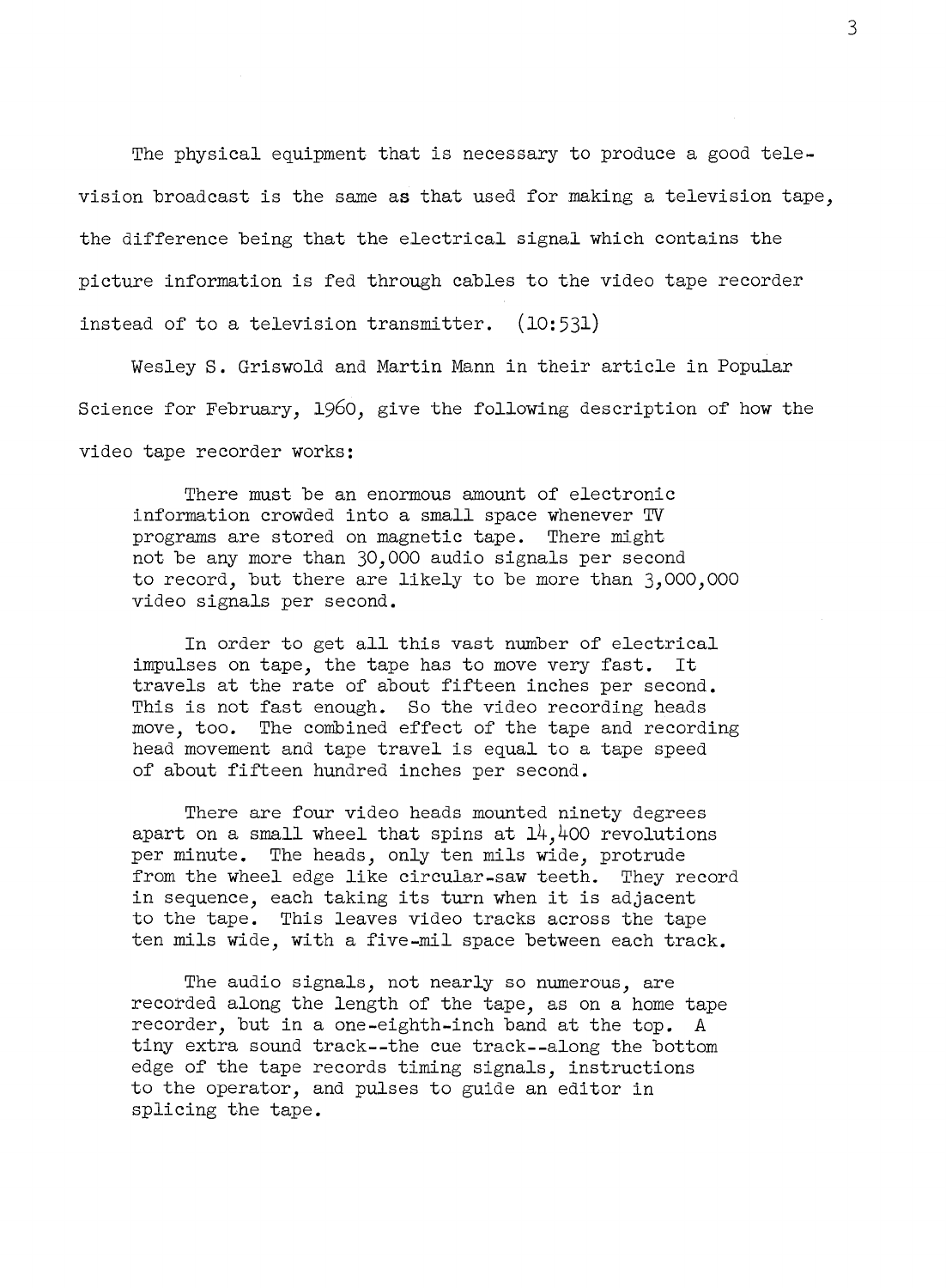Going through the Ampex machine, the tape first rounds a full-width erase head. That's to make sure it is completely demagnetized of any previous signals and is ready for a fresh recording. The tape then runs through the video-head assembly, past erase and recording heads for both audio (top) and cue (bottom) tracks, through a capstan assembly that keeps pulling it forward at a constant speed, and around an automatic timer. The tape is forced against the video heads with a pressure of one thousand pounds per square inch. Vacuum holds the tape firmly in place in a concave guide.

When a program has been recorded and is played back for telecasting, the recording heads pick up electrical signals from the tape instead of leaving magnetic patterns on it. These signals are fed from the recorder to a television transmitter, and you see them on your set just as if they were coming straight from the camera. (5:101-2)

In spite of the complexity of the procedure of recording, the video tape recorder, as was previously mentioned, is quite easy to operate. There are some models that are push-button and people without too much mechanical knowledge can operate them very effectively. The maintenance, however, is such that it should be done by someone experienced in the field.

Video tape has been developed to the extent that now it is difficult to distinguish between the "live" programs and ones which are taped.

"The video tape recorder 'remembers' every detail which is fed to it, and will replay in electrical form, the information it has received through cables, over and over, as desired." (10:531)

This new method of recording television programs is much better than one that was developed earlier. This was the kinescope recording. It was done by actually filming the television screen as programs were in progress. The program was not always clear because of loss of picture components in re-playing. Sometimes the voice would be out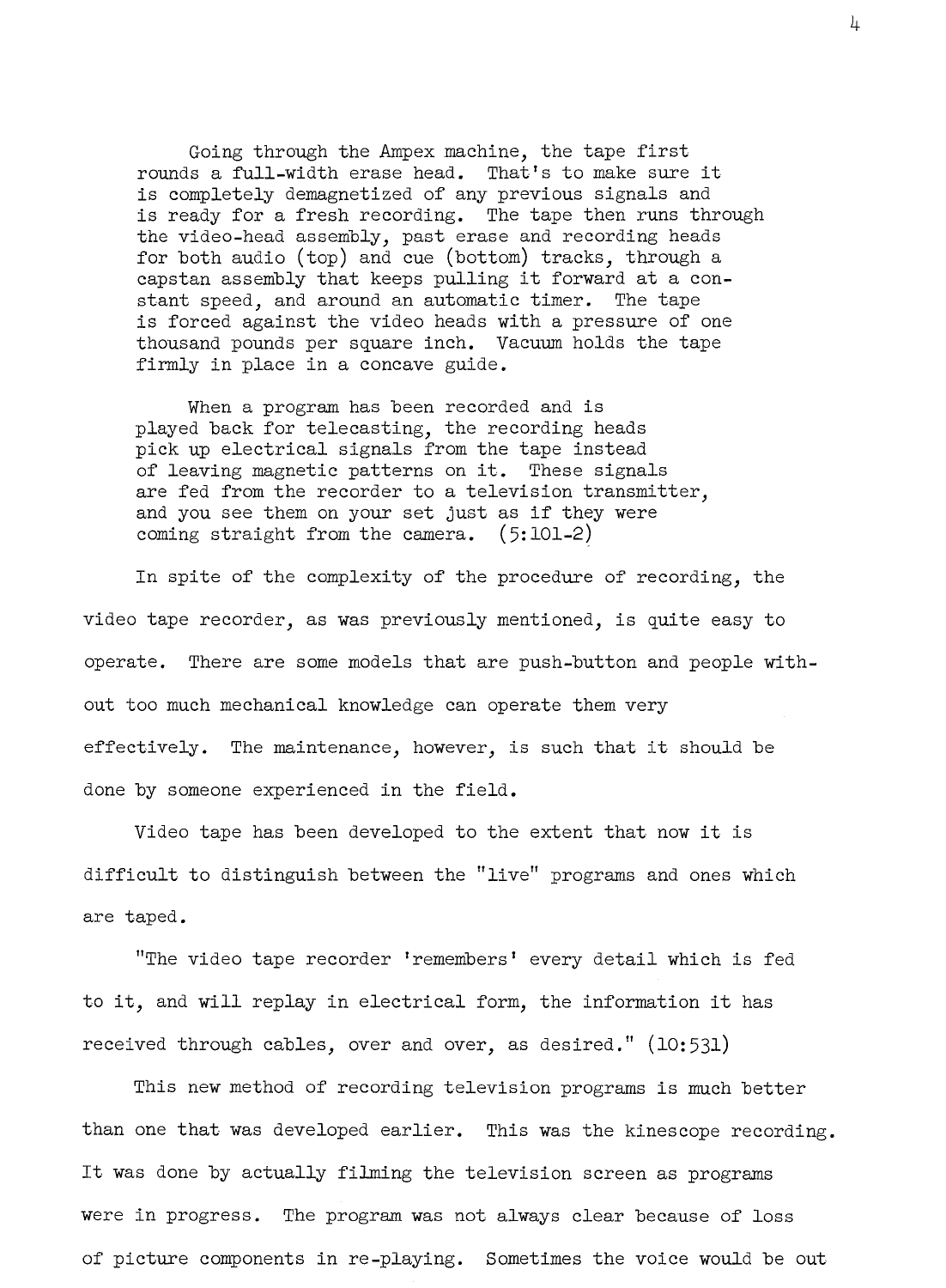of synchronization with the picture. This method, however, was made on a 16mm. film and could then be shown on a 16mm. film projector, whereas the video tape recording requires a tape recorder and television receiver.

A taped program can be repeated a hundred times or more without noticeable loss of clarity. A tape can also be used a hundred different times and erased after each use and still record a very clear picture.

The Ampex Corporation's first video tape recorder in 1956 had a price tag of \$45,000. Within five days, in spite of the cost, they had orders totalling more than  $\frac{4}{3}$ , 500,000. (19:19)

In 1958 Ampex came out with a video tape machine that recorded and reproduced in color as well as in black-and-white. The color conversion accessory was a device which could be interconnected with their model Video Recorder--1000. The mechanical operation of the machine did not change. The cost of this converter was \$29,000. (2:202)

During this time the cost of video tape recorders was still quite high. It was still out of the question for the schools to purchase one of these. There was experimentation going on to see if there was a possible way of bringing down the cost.

In 1958 another step was made forward when the cost of the recording tape was reduced twice during the year. It dropped from \$306.77 for an hour-long video tape to \$282.90 and, depending on the quantity purchased, it dropped as low as \$248.95. The manufacturer of the tape, Minnesota Mining and Manufacturing, predicted then that further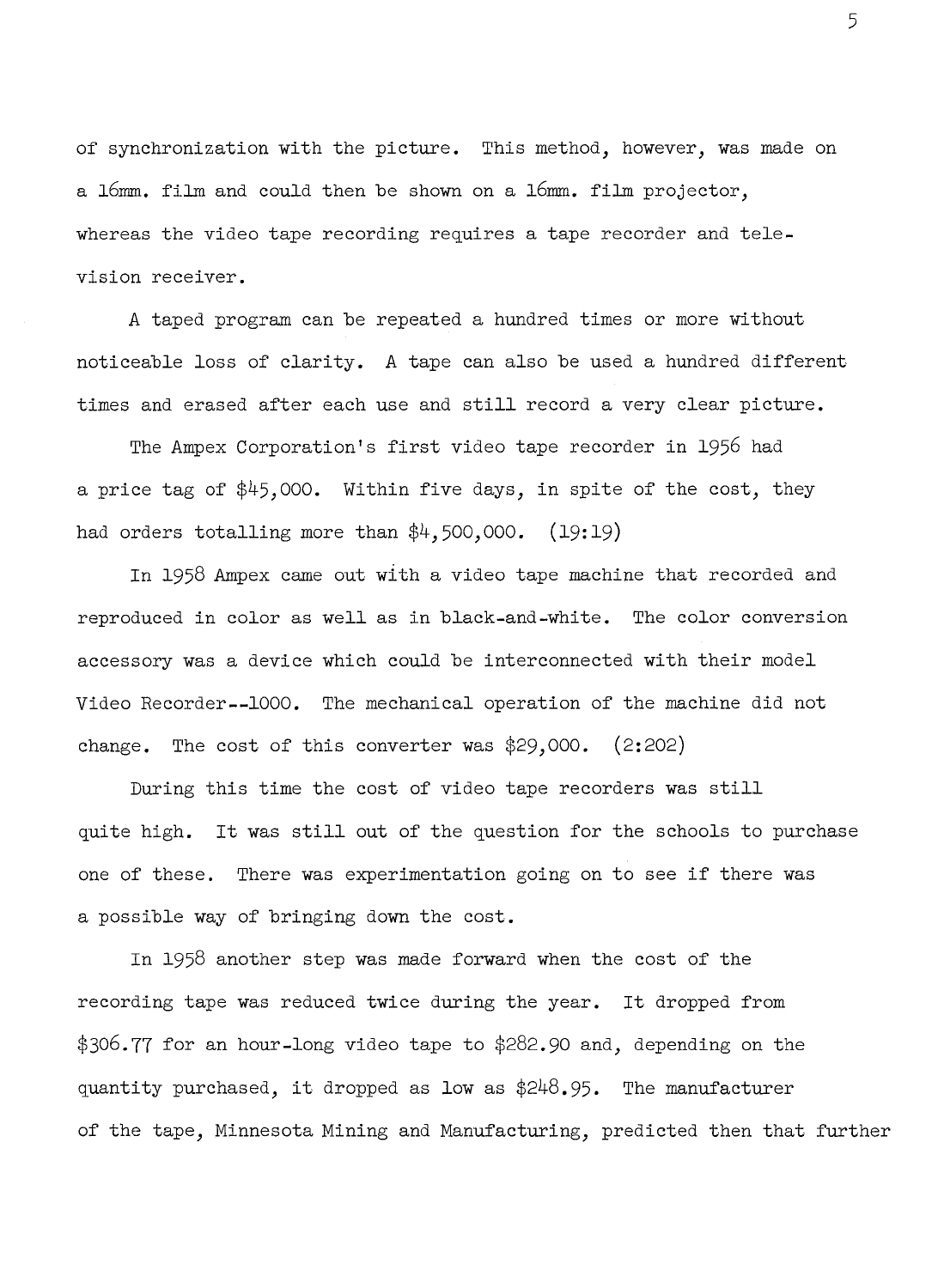improvements in manufacturing processes could even bring the cost down eventually to as low as \$150 (about where it is today).  $(22:674)$ 

In 1960 there were two companies manufacturing video tape recorders. The Radio Corporation of America was selling its black-and-white recorder for \$52,950. The color attachment was priced at \$19,000 extra. The competitive manufacturer sold his black-and-white product for \$49,500 with the color unit costing an additional  $$13,500.$  (7:71)

Early in 1964 the Ampex Corporation came out with a Minicruiser- a video tape recording center complete in a compact station wagon. It includes a small broadcast video tape recorder in a sliding roof station wagon. Also aboard it is a small camera with zoom lens and two hundred feet of cable to permit camera work away from the cruiser, and an eight-inch preview monitor, and a communications system for the cameraman and the recorder operator. (11:152)

Up until late 1963 the prices on video tape recorders ranged over a wide area. The standard models ranged all the way up to \$53,000 and the portable models were ranging from \$10,000 to \$12,000. These latter machines were of both American and Japanese make.

Recently experiments have been undertaken in England by the Cinerama Corporation which produces the Telcan video tape recorder and in America by the Fairchild Camera and Instrument Corporation. These groups have developed recorders which are within the income of most families in our country and also could be purchased quite easily by the schools. These units are expected to cost anywhere from \$175 to \$500.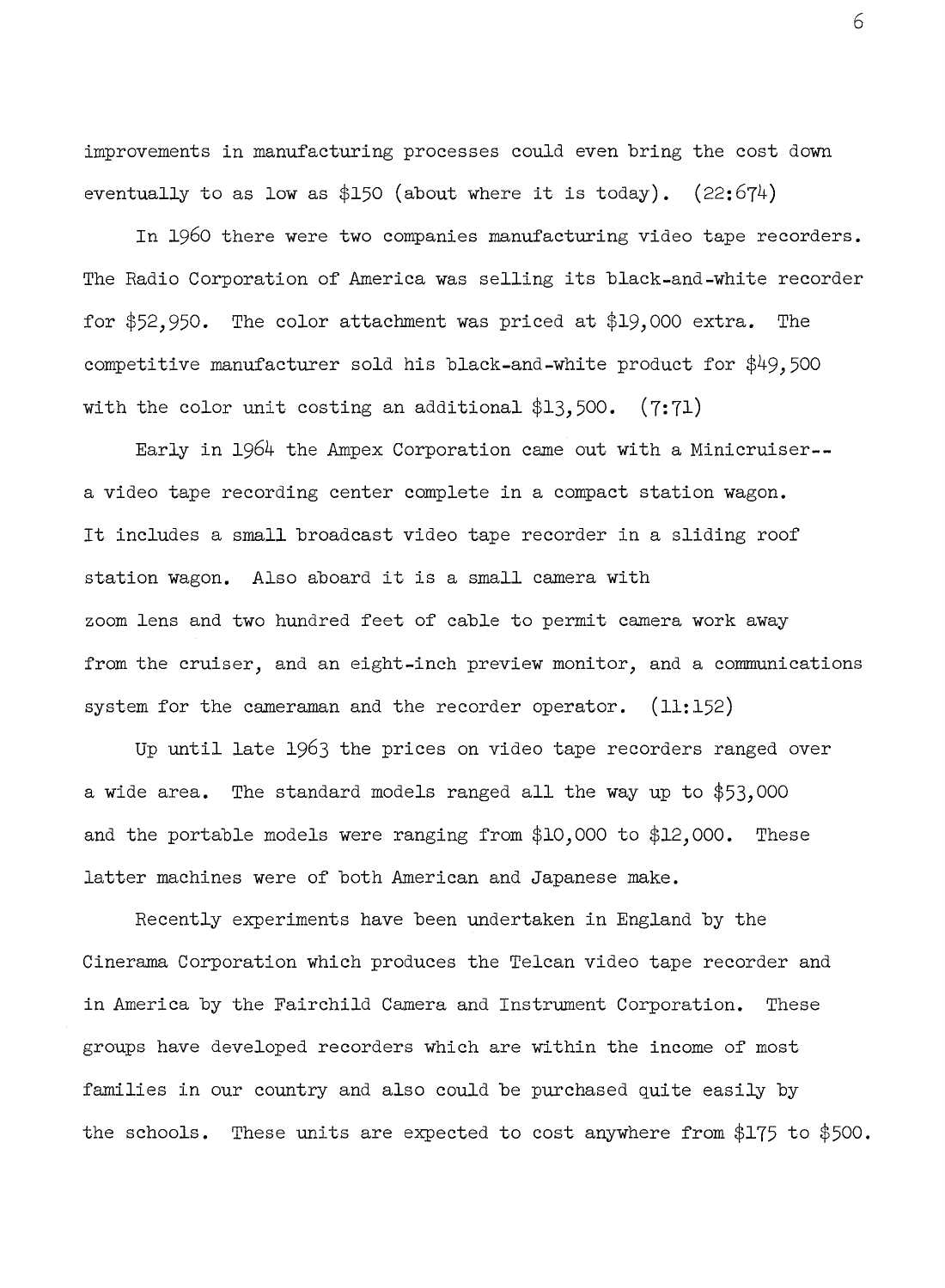The Telcan video tape recorder is about the size of a bread box. It can record off the air by being directly wired to the home television set. It is very simple to operate. It uses standard quarter-inch tripleplay recording tape on oversized reels. A small transistor television camera, costing about \$150, could be used to take pictures of home activities and then they could be played back on the home receiver. Also by means of a timing device, television programs could be recorded when no one was home.  $(8:52)$ 

Another model that is easily adapted to the home is the "Fairchild-Winston Home Video Tape Recorder." It is about the size of a regular sound tape recorder and uses tape of the same quarter-inch width. This model is put out by the Winston Research Corporation, a subsidiary of Fairchild Camera and Instrument Corporation. The unit is housed in a console, which is about the size of a television-phonograph combination. The principal controls of the recorder are push buttons marked "record," "playback," "rewind," "stop," and a knob for "focus." These could be easily reached by lifting a lid in the top of the console. This model will sell for from \$300 to \$500. The tape costs will be \$20 to \$30 if made in quantity. This would be less expensive than 8mm. movie film and it is reusable.  $(6:14)$ 

The two models mentioned previously would not, of course, produce a picture with the quality of the more expensive ones. However, for schools and home use they would work very well.

Before we come to any conclusions about the video tape recorder, let us take a look at how it has been, is being, and can be used in the schools.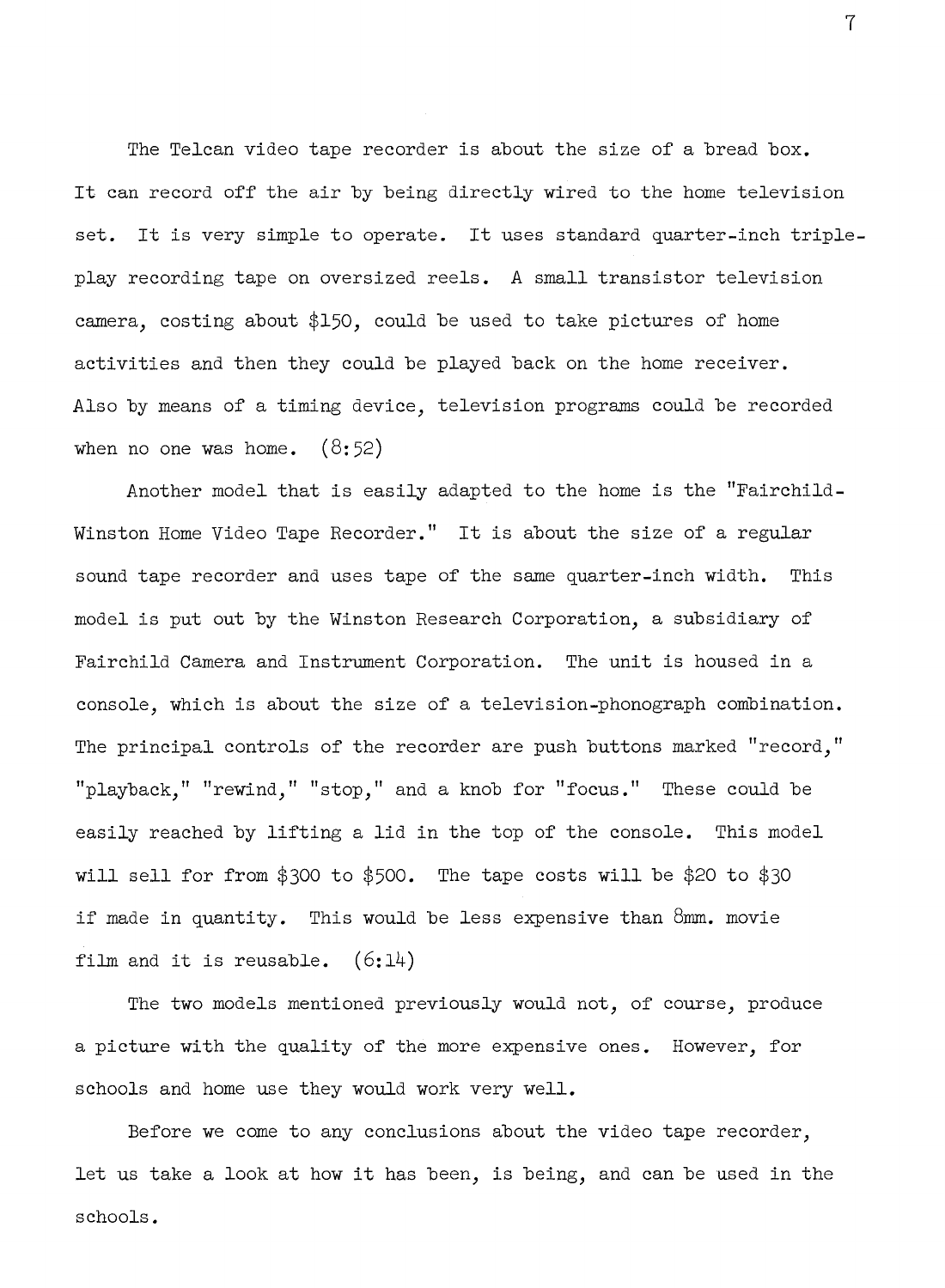Magnetic video tape recording was introduced to education at Station WGBH, the Boston Community Station. This occurred in June, 1958. It was noticed immediately how much these recordings resembled "live" television. It was found that the video tape was just as easy to use as audio tape. In spite of these things, there were several drawbacks. One of these was the cost. An educator at the time stated: "To request one of these machines for the local school would be in a class with a request for the tripling of teachers' salaries." (13:215)

In spite of the cost the University of Texas at Austin was one of the early users of video tape in its classrooms. In one instance it was used in connection with the teaching of eighteen hundred freshmen chemistry students. Formerly the class had a fifty-minute lecture period followed by a three-hour laboratory period. Because of the shortage of teachers and the lack of large lecture rooms, teachers and classrooms were not available to deliver the complete lecture sessions at the many different times required. After the installation of the video tape recorder, the lecture was taped once a week and then played back eleven times. Two 21-inch monitors were placed in each of the nine laboratory rooms and the taped lesson was sent directly into each laboratory, thereby eliminating the use of a large lecture hall. Graduate assistants helped students with the laboratory exercises and were also available to help assist students during the lecture. The regular instructor had, as a result of using this method of delivery, more time for research and for holding individual conferences. (13:216)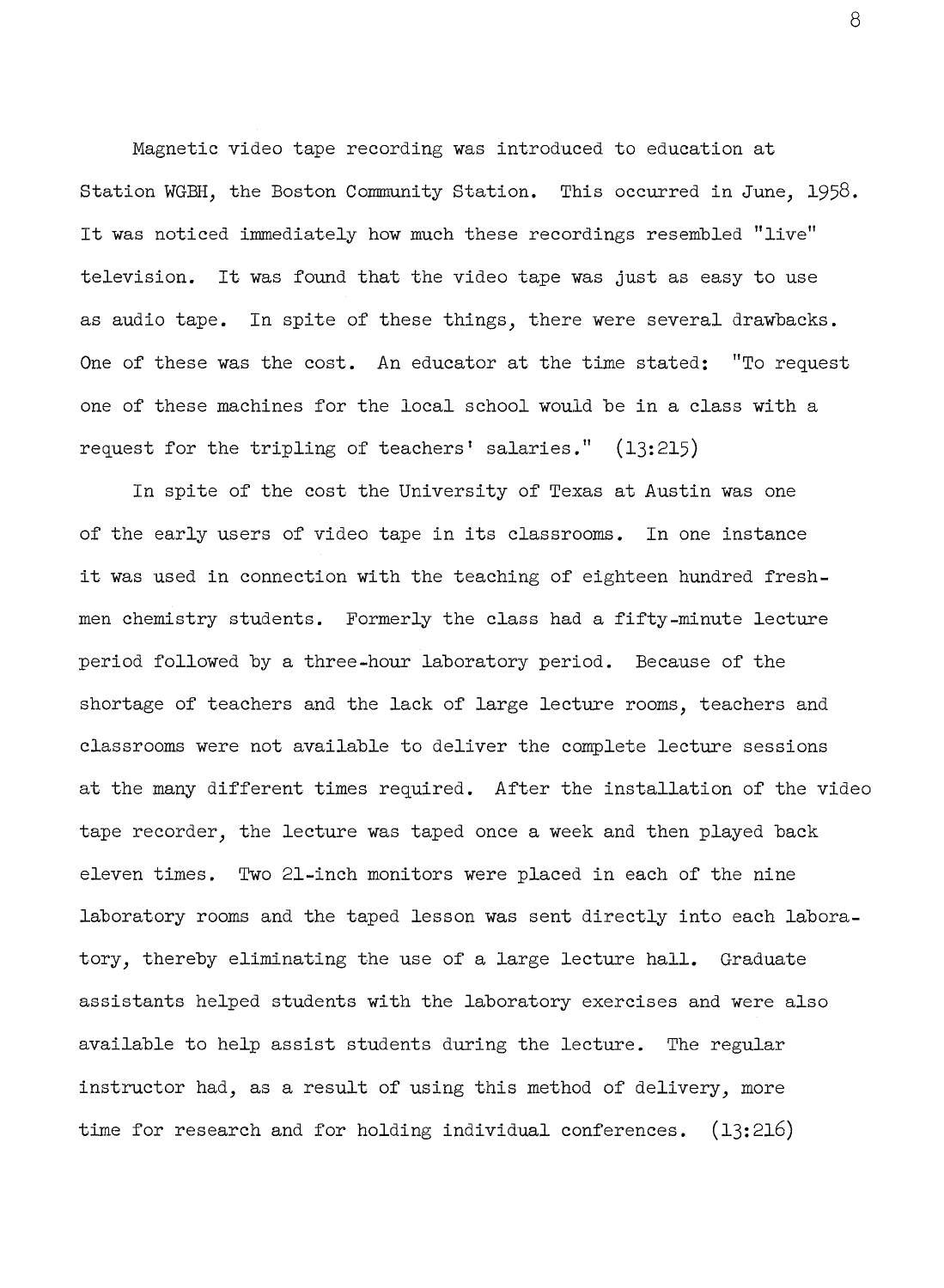The video tape recorder has given tremendous help to the television studio teacher. She can see a re-run of the lesson she has just taught and can judge her own teaching immediately without relying on the criticism of others.

In judging her own performance, the recorder can help the teacher to determine whether or not a visual image would work just as well as a number of words. This could also work in reverse in that the teacher can ask herself if she verbalizes too much.

The teacher can also check the pace of her lesson: Did parts of it drag? Were there parts that needed to be clarified more thoroughly? "By seeing a taped lesson we can judge according to our own goals for each particular portion of the lesson. This aid in pacing involves the speed with which the material is presented; the amount of content; the rate of speech; the time allotted for pupils to write or think; and the amount of time allowed for the development of a particular concept." (20:227)

Through the use of the video tape recorder the teacher can sit back and listen and watch her own speaking to determine whether she talks too fast or too slow, or whether she speaks in an interesting tone with varying inflection, or uses adequate facial or bodily expressions. The teacher could then correct any faults.

Many times a teacher's friends might not tell her whether she has any strange mannerisms or actions that might be annoying to the students.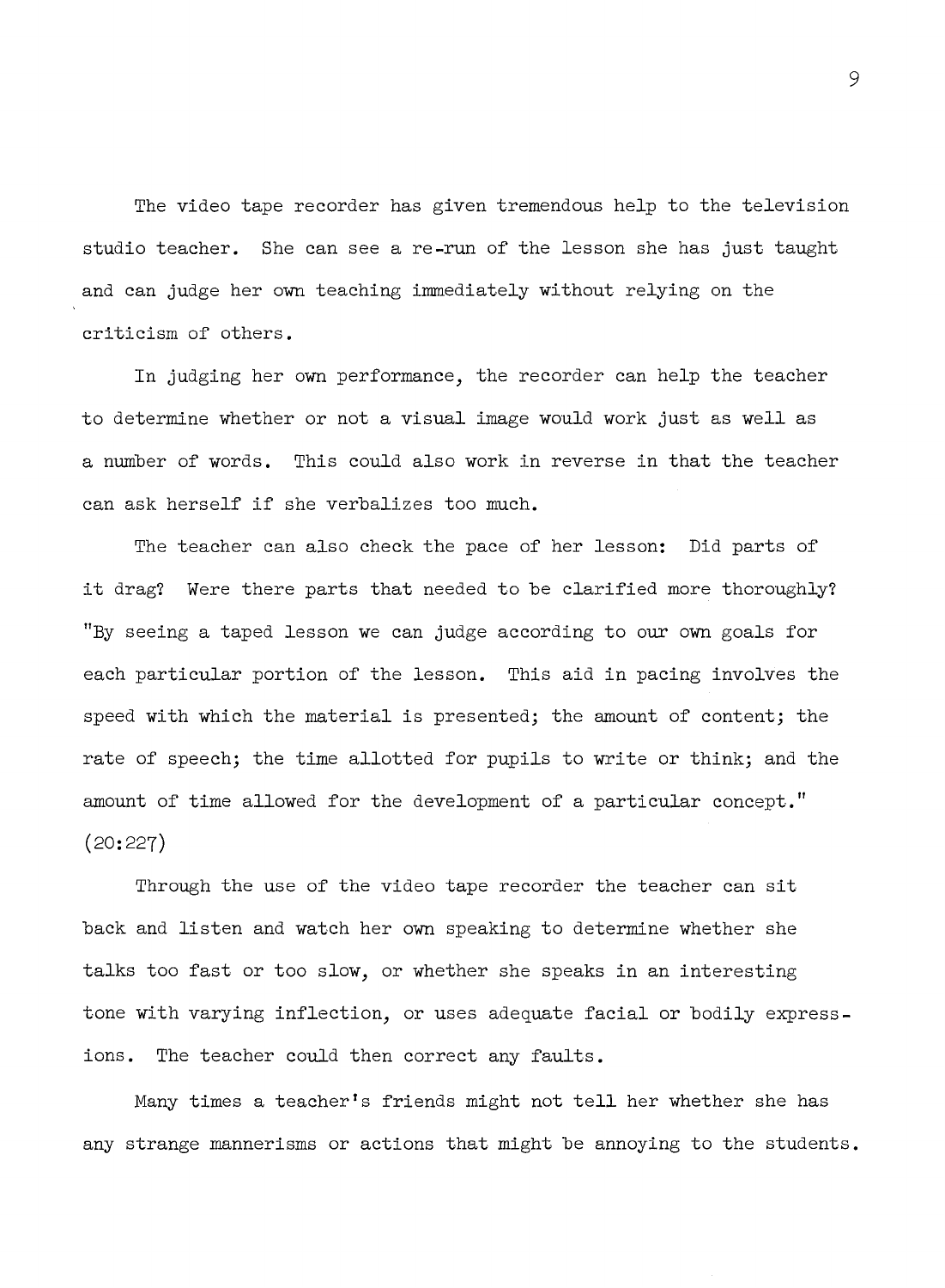This again is something that can be viewed by the teacher herself and then corrected.

Many authors stated that this type of review of their own lessons resulted in much encouragement. The teachers have been able to see their own strengths and weaknesses. In this way they can capitalize on their strengths and, through self-observation, can gradually eliminate or greatly reduce their weaknesses.

As one teacher puts it: "Through the use of the recorder, teaching has been revealed in stark reality. An electronic device exposed me and my teaching without our protective shields of good intentions and conscientious endeavor. I stand with my rationalizations, prejudices, and weaknesses clearly revealed before me for just what they are. For, as Robert Burns might have said:

'Now some Power the gift hae giv'n us-- We see oursels as ithers see us.'" (17:228)

In the classroom the video tape recorder can be used in a variety of ways. The innnediate playback can be an added stimulus to learning. Through the television playback an entire learning experience can be re-lived and reviewed. This can be done with greater concentration on the pupil's part than just reviewing the lesson. Under the skillful guidance of a teacher, individual and group behavior and actions in listening, observing or speaking can be examined. This can be done with an eye toward better oral and visual communication.  $(1:733)$ 

Tape recordings of this kind can be of help to the students in self-evaluation in many fields. Performances in public speaking,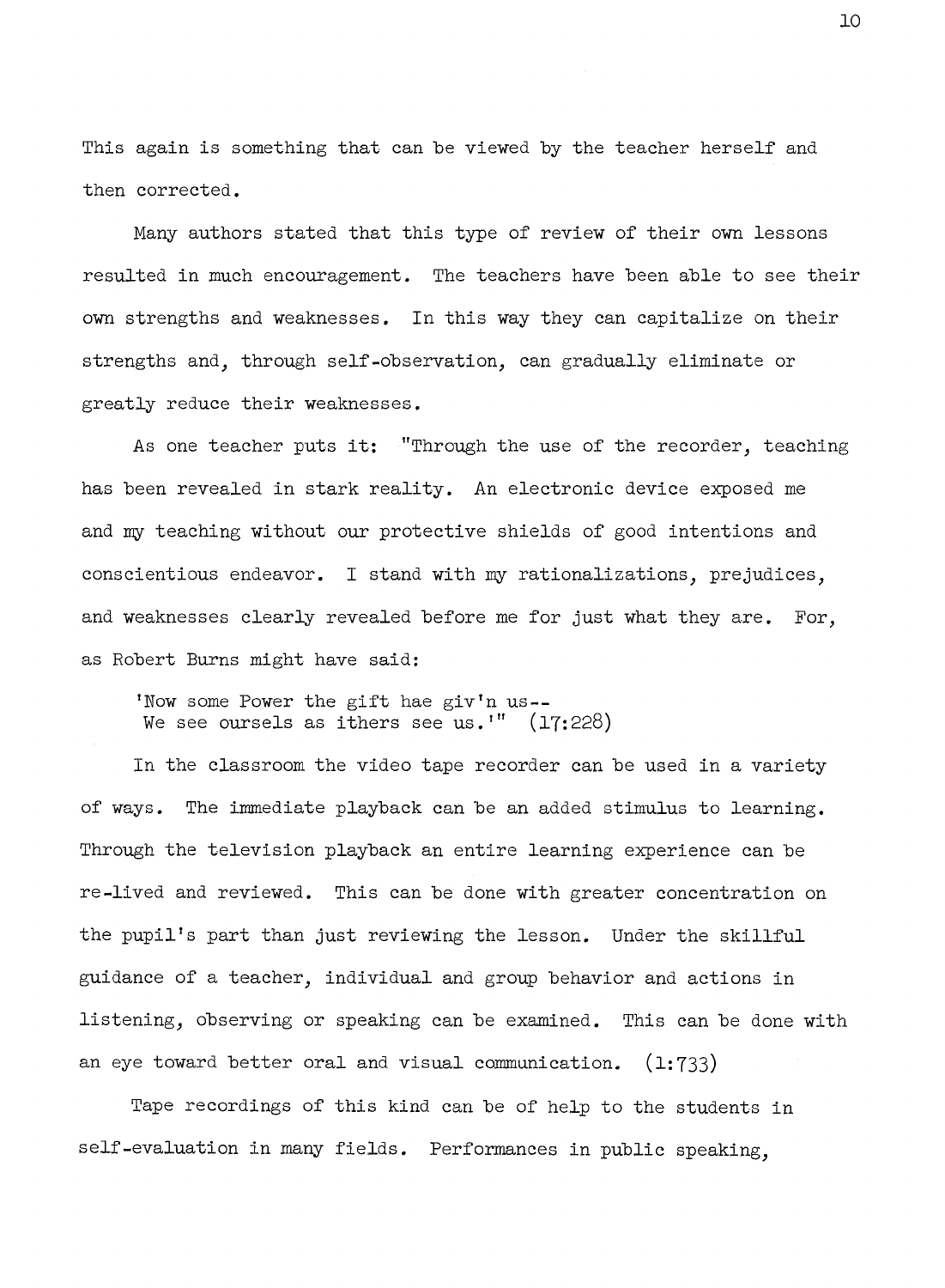dramatics, athletics and other courses can be recorded on video tape. These can then be played back immediately and evaluated. The tapes can be erased or they can be kept until a later date to be used for comparison in showing improvement.

Let us take a look at other applications of the video tape recorder.

In pre-recording lessons: (1) a back-log could be developed for use when the television teacher was unable to be present because of conflict in schedule, illness or other reasons; (2) schedules of outside talent might interfere with viewing time, so lessons could be pre-taped; (3) students outside the viewing area might benefit from television lessons where expense would be too great for microwave interconnections;  $(4)$  the teacher could review her own lessons and make any necessary adjustments before presenting them to viewers; and (5) it would be advisable to play the tape of the first performance than to teach the same lesson "live" to another group.

A series of recorded lessons stored on tape could be repeated another semester or even another year. It would be necessary to keep these lessons up to date. This is very easily done. The instructor would merely erase and re-record the section needed to be up-dated or splice in the new material. This would take less time on the instructor's part than preparing and presenting the lesson again at a later date. It would have the same impact on the pupils as a live presentation. The instructor would then have extra time to prepare other lessons.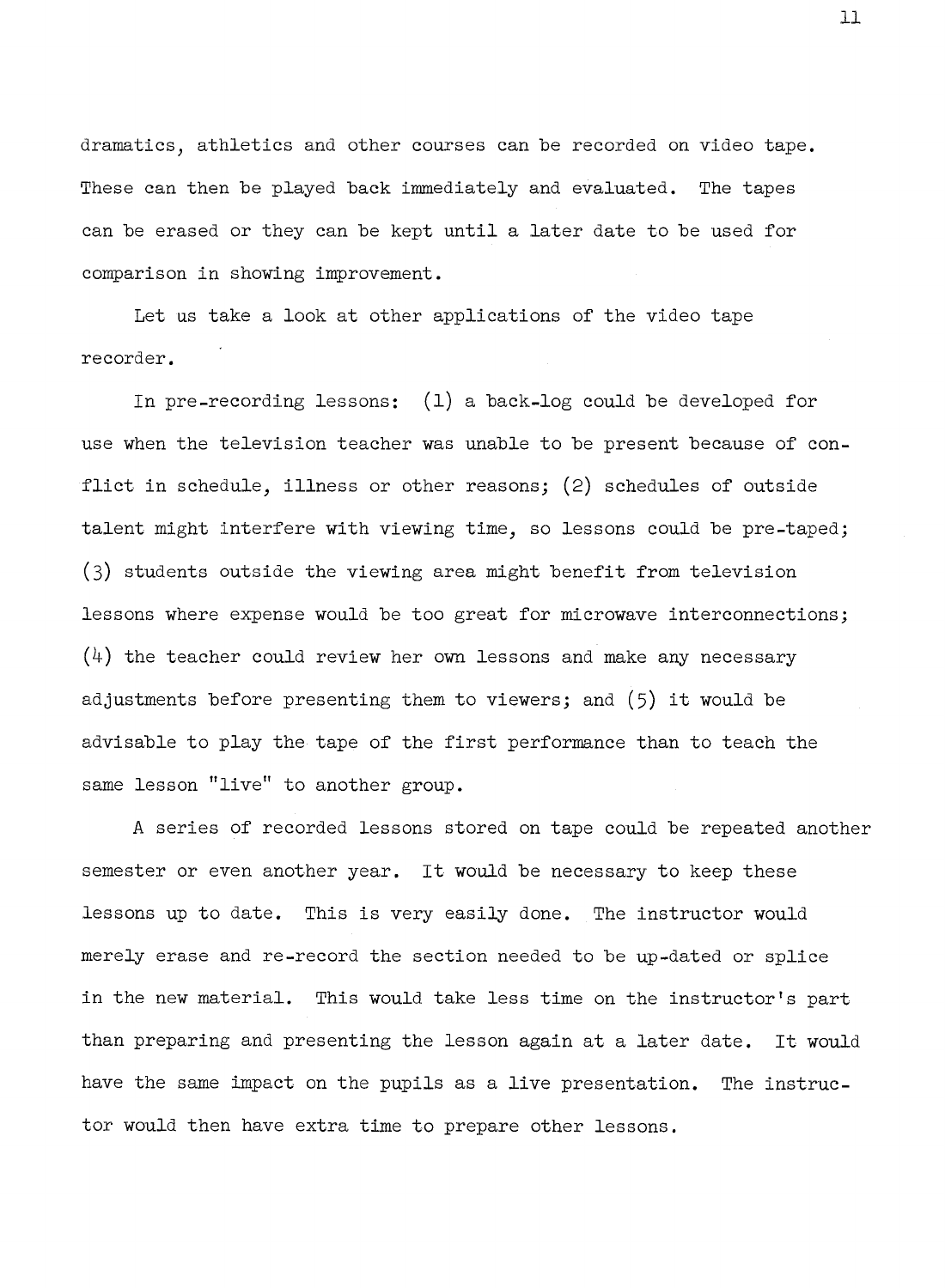<sup>A</sup>permanent school library of documentary materials recorded on tape could be established for inserting into live lesson presentations to add to the educational value of the program. Significant public events could be retained on tape. Visiting specialists, rare physical, social, economic and similar phenomena and events could be recorded, as well as field background information for history, science, industry, etc. Laboratory experiments under the best of conditions and sometimes at great expense to large sponsoring organizations could be taped, also. The time, money and effort spent would be justifiable when it is realized the large numbers that would be viewing these at many subsequent showings.

Video tape recordings can be of various subjects and grade levels. These can be kept in a building library and used for demonstrations of various kinds. In addition to class showings, they can be shown for: (1) parent groups; (2) visiting groups of educators; (3) service clubs;  $(4)$  sessions at professional education meetings; (5) teacher-training sessions; (6) board of education meetings; and  $(7)$  evening adult education courses. (10:531-2)

There are probably many other uses for the video tape recorder, but each teacher who uses this device could use her own intuition on how she wants to bring it into her teaching.

Mr. Philip Lewis, in his book Educational Television Guidebook, tells how the video tape recording was used on a television program: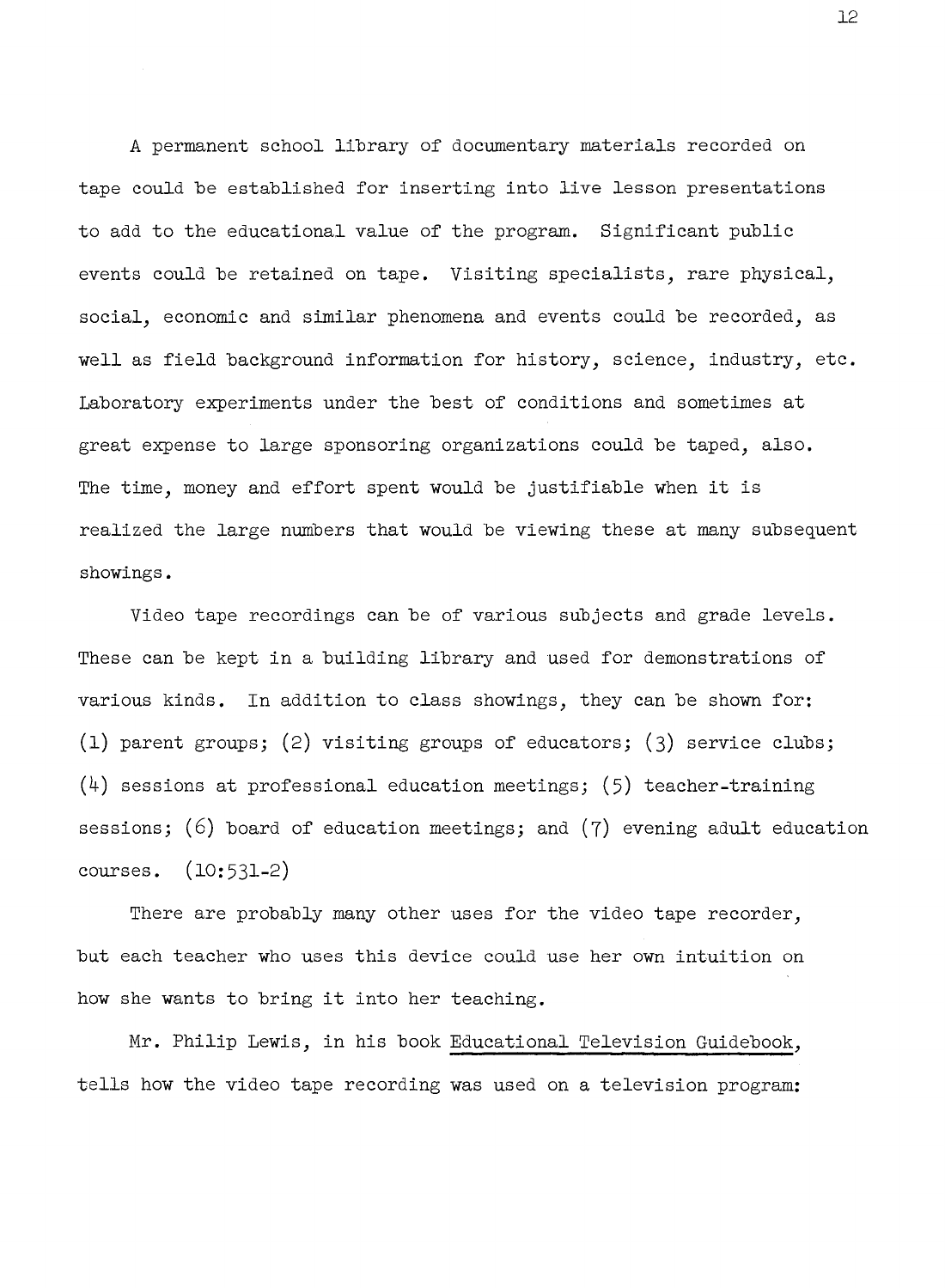In New York, WCBS-TV's "Sunrise Semester," telecast from 6:30 to 7:30 A.M., was being taped in the afternoon or early evening--not only for the convenience of crews and participants, but also on the basis that "many of today's educational programs....should not be lost after one telecast. In certain subjects--mathematics, history, art, philosophy, languages....it is conceivable that with tape, today's professors may teach the next and succeeding generations. Tape can record forever those teachers with great ability to communicate.' (7:73)

The video tape recorder can be an invaluable aid in the field of education. As has been pointed out, there are innumerable uses for this device. It can assist everyone in the field of education--the administration, special service personnel, activities personnel, the teachers and the students.

Let us now take a look at what some leading audiovisual educators throughout the country have to say about video tape recording.

Edward G. Bernard, Director of the Bureau of Audiovisual Instruction for the City of New York, says that class scheduling difficulties in schools could now be reduced. Programs could even be broadcast when desired.

Henry A. Bern, Head of the Research Department of the Audiovisual Center at Indiana University says:

The video tape recorder is potentially the most promising educational tool for the analysis and improvement of tasks heretofore considered 'hopelessly' complex. By this means the learner can perform his task and can, immediately afterwards, see and gauge the direction and magnitude of his errors. In other words, the recorder provides the most necessary ingredient in motivated learning-- 'immediate feedback.'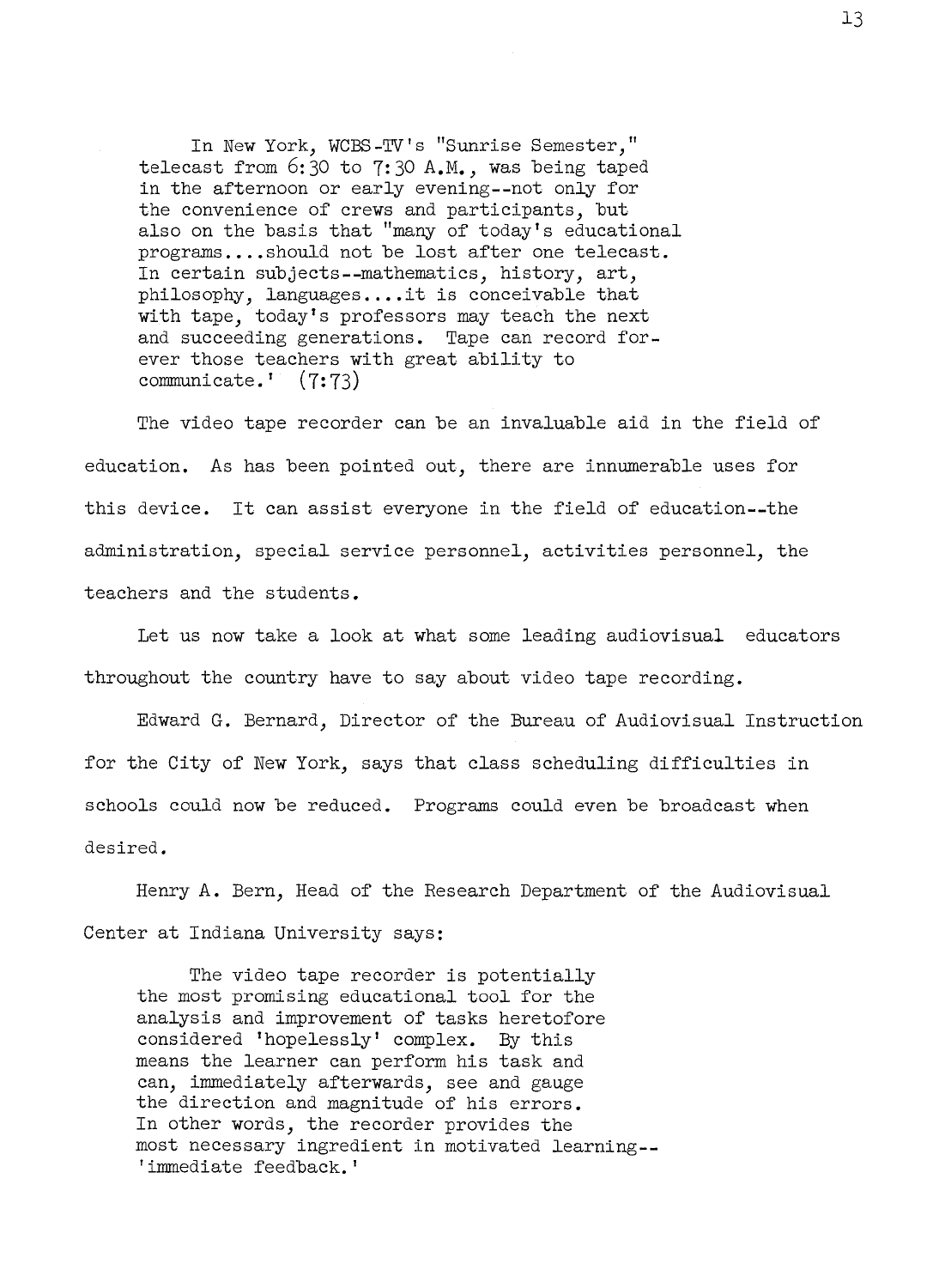Malcolm Lee Fleming, Instructor in Education and Supervisor of Motion Pictures at Indiana University, says that there are many uses for video tape recording. Teacher training can come out of the world of books. Students can participate via tape before doing these various things themselves in a classroom.

C. M. Braum, Engineer, Joint Council on Educational Television, says: "In the future video tape recording will be an everyday tool, indispensible in many teaching situations."

Arno de Bernardis, Assistant Superintendent, Portland (Oregon) Public Schools, says that video tape recording in the hands of creative teachers has unlimited possibilities.

James W. Brown, Professor of Education at San Jose State College, says he believes that the video tape recorder will add greatly in providing a variety of essential learning experiences. He further adds that if the spread in the use of this tool was accompanied by a number of trained audiovisual specialists to work directly with teachers to adapt this and other media to educational purposes, the results could be revolutionary.  $(21:526-30)$ 

Glen Pensinger, Technical Director of the Instructional Television Center at San Jose State College, in an article in the April, 1964, issue of Audiovisual Instruction, best sums up the whole story of the video tape recorder and its uses: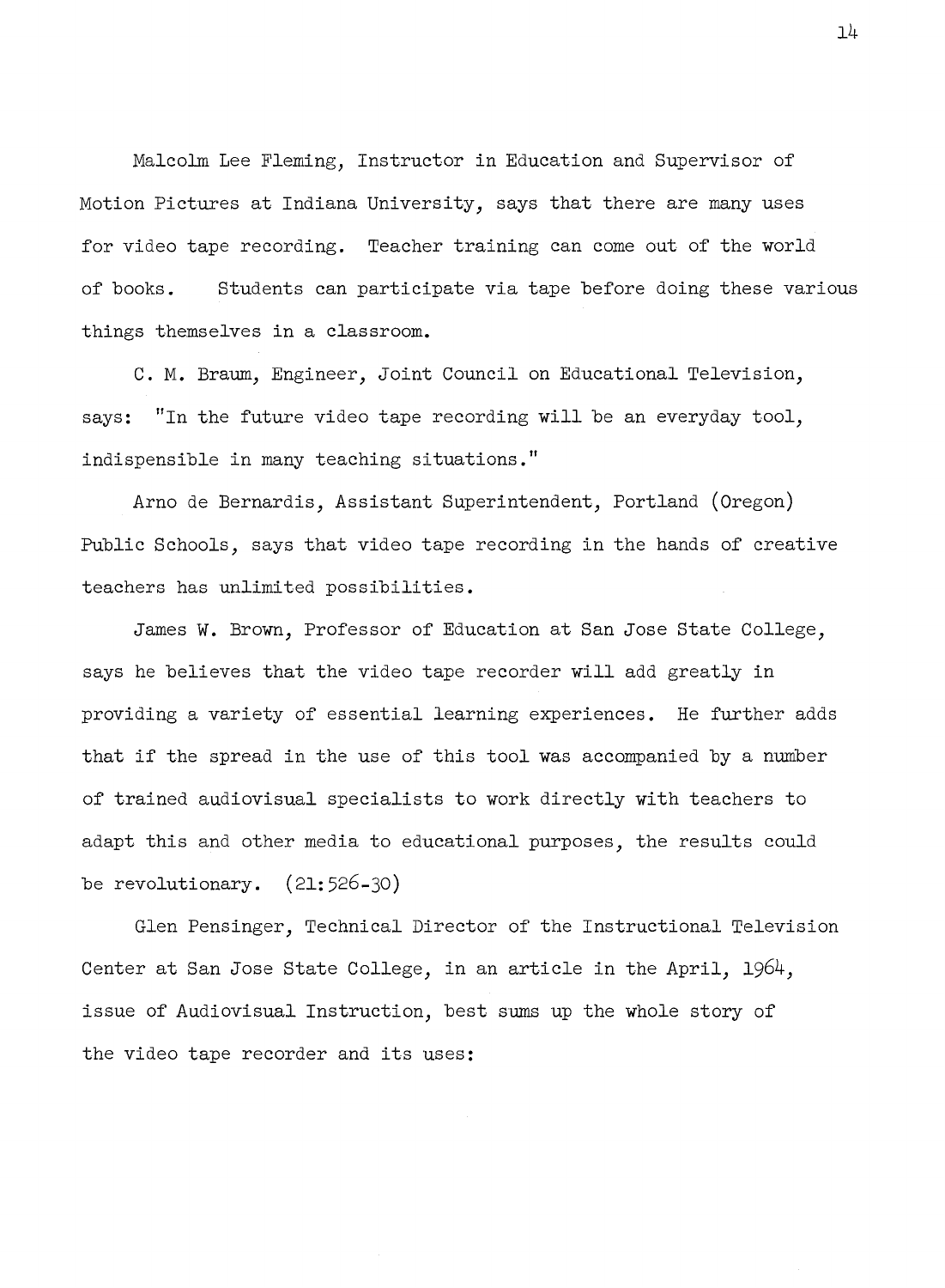Lest the bright futures leave an impression that recorded, televised instruction is the be-all, end-all in teaching methods, it should be pointed out that no method is the method; no solution, the solution. The hope for this machine is that it provides the means of adapting television to individual rather than mass problems. What technological laboratories have given us is a flexible, adoptable, instructional tool. If approached with optimism and critical judgment, it promises to be a significant tool in meeting the challenges to education and in raising the quality of instruction as well. In any event, the creativity and inventiveness of the teacher will be the ultimate determinant of its usefulness. (13:217)

In conclusion, I would like to state that I feel the video tape recorder will have a very definite place in the schools. It will be one of our audiovisual aids, just as television, the 16mm. projector and others. It is a tool with unlimited possibilities and a great deal of flexibility. It is a device that can and will be used by teachers at all levels of teaching. It is not an instrument to take the place of the teacher, but, like all audiovisual equipment, is a tool to help the teacher do a more effective job.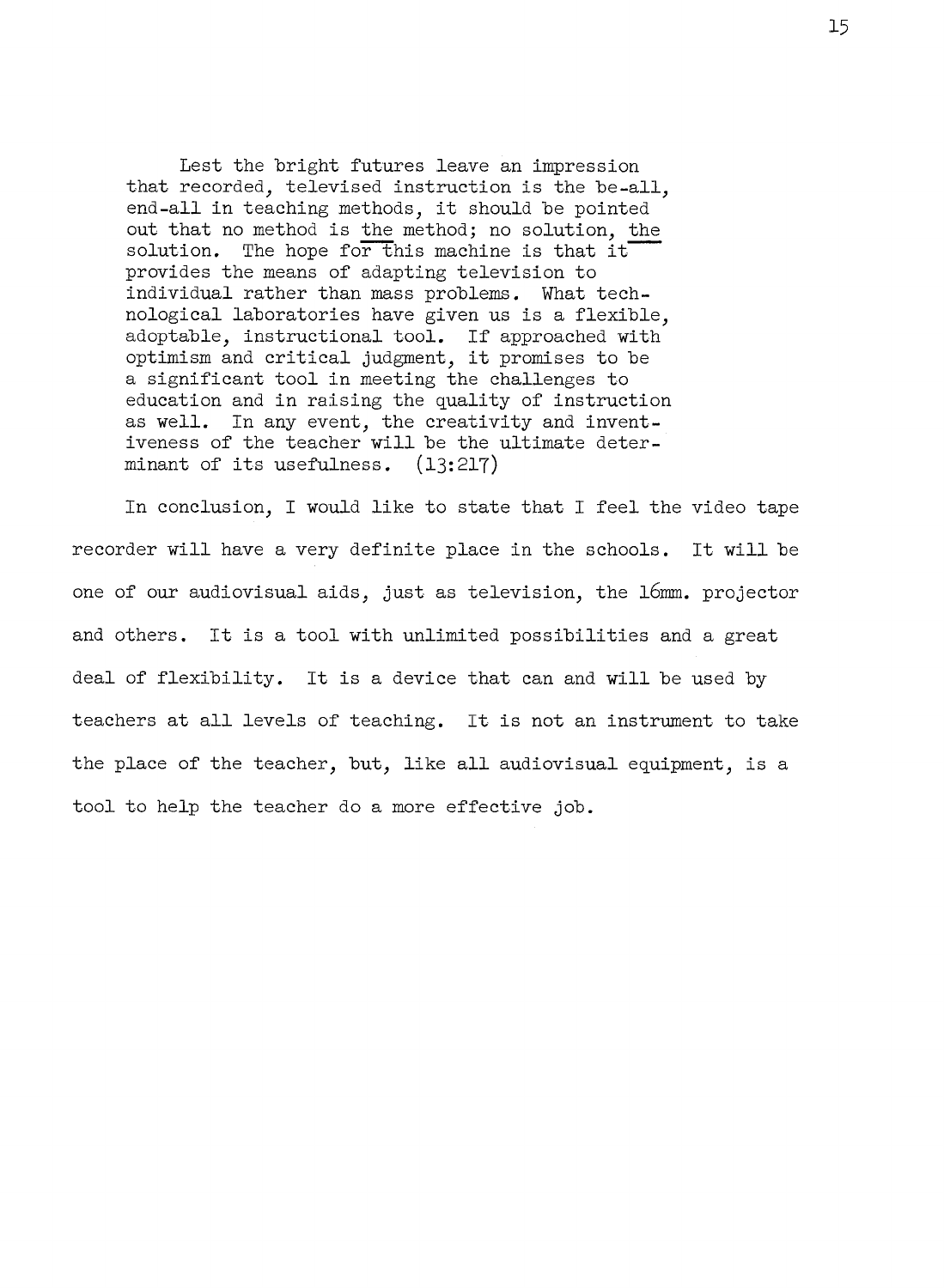#### BIBLIOGRAPHY

- 1. Altenhein, Margarete R. and Maybury, Margaret W. "Third Graders Look at Themselves through Recorded TV." Audiovisual Instruction 8:732-3; December, 1963.
- 2. "Ampex Videotape." Educational Screen and Audiovisual Guide 77:202; April, 1958.
- 3. Bacon, W. Steve. "Telcan-TV Tape Recorder Progress Report." Popular Electronics 20:69, 88; February, 1964.
- 4. "Do-it-Yourself Reruns," Business Week p. 186-8; April 18, 1964.
- 5. Griswold, Wesley S. and Mann, Martin. "TV Goes to Tape." Popular Science, 176:101-3; February, 1960.
- 6. Lachenbruch, David. "Sorry, We Missed It." TV Guide 12:13-14; July 19, 1964.
- 7. Lewis, Philip. Educational Television Guidebook. New York: McGraw-Hill Book Company, 1961.
- 8. "Look, Ma, I'm on TV." Time 82:52; December 20, 1963.
- 9. MacDonald, Kenneth R. "How a California High School Uses Closed TV." The American School Board Journal 148:19-20; March, 1964.
- 10. Miner, Robert A. "Videotape Recorder." Educational Screen and Audiovisual Guide 38: 521-2; October, 19
- 11. "Minicruiser." Educational Screen and Audiovisual Guide 43:152; March,  $1964.$
- 12. Morrison, Jean L. "To Tape or Not to Tape." Educational Screen and Audiovisual Guide 43:134-6; March, 1964.
- 13. Pensinger, Glen. "A Shoestring for Instructional TV." Audiovisual Instruction 9:214-7; April, 1964.
- 14. Remley, Frederick M., jr. "TV Playback on Tape and Film." Overview 2:48-9; December, 1961.